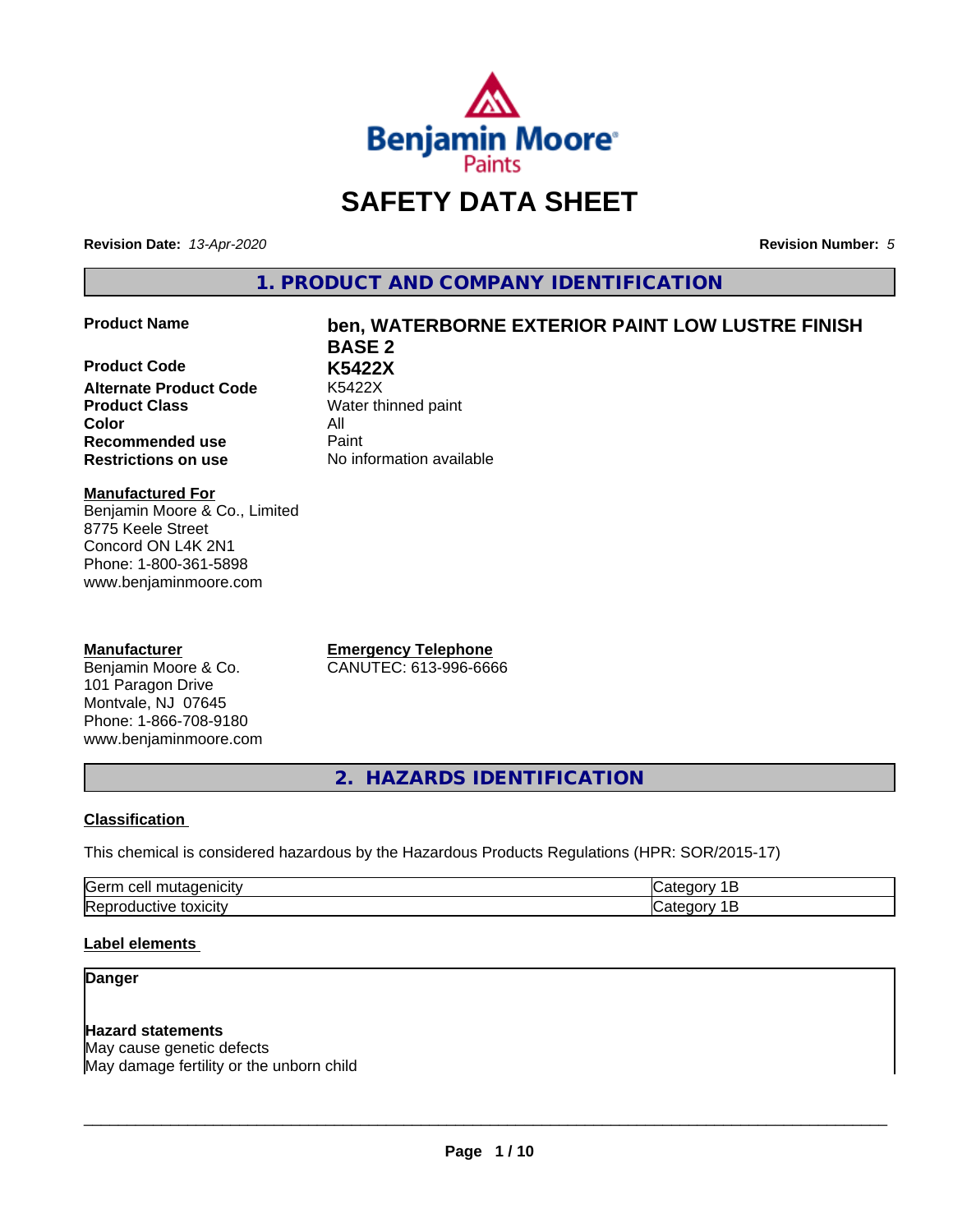

**Odor** little or no odor

### **Precautionary Statements - Prevention**

Obtain special instructions before use Do not handle until all safety precautions have been read and understood Use personal protective equipment as required

### **Precautionary Statements - Response**

IF exposed or concerned: Get medical advice/attention

### **Precautionary Statements - Storage**

Store locked up

### **Precautionary Statements - Disposal**

Dispose of contents/container to an approved waste disposal plant

### **Other information**

No information available

### **3. COMPOSITION INFORMATION ON COMPONENTS**

| <b>Chemical name</b>                                     | CAS No.    | Weight-%      | <b>Hazardous Material</b><br>registry number<br>(HMIRA registry #) | Date HMIRA filed and<br>Information Review Act date exemption granted<br>(if applicable) |
|----------------------------------------------------------|------------|---------------|--------------------------------------------------------------------|------------------------------------------------------------------------------------------|
| Titanium dioxide                                         | 13463-67-7 | 7 - 13%       |                                                                    |                                                                                          |
| Nepheline syenite                                        | 37244-96-5 | $5 - 10\%$    |                                                                    |                                                                                          |
| Zinc oxide                                               | 1314-13-2  | $-5%$         |                                                                    |                                                                                          |
| Sodium C14-C16 olefin<br>sulfonate                       | 68439-57-6 | $0.25 - 0.5%$ |                                                                    |                                                                                          |
| Carbamic acid,<br>1H-benzimidazol-2-yl-, methyl<br>ester | 10605-21-7 | $0.1 - 0.25%$ |                                                                    |                                                                                          |

\*The exact percentage (concentration) of composition has been withheld as a trade secret

# **4. FIRST AID MEASURES**

**General Advice If** symptoms persist, call a physician. Show this safety data sheet to the doctor in attendance.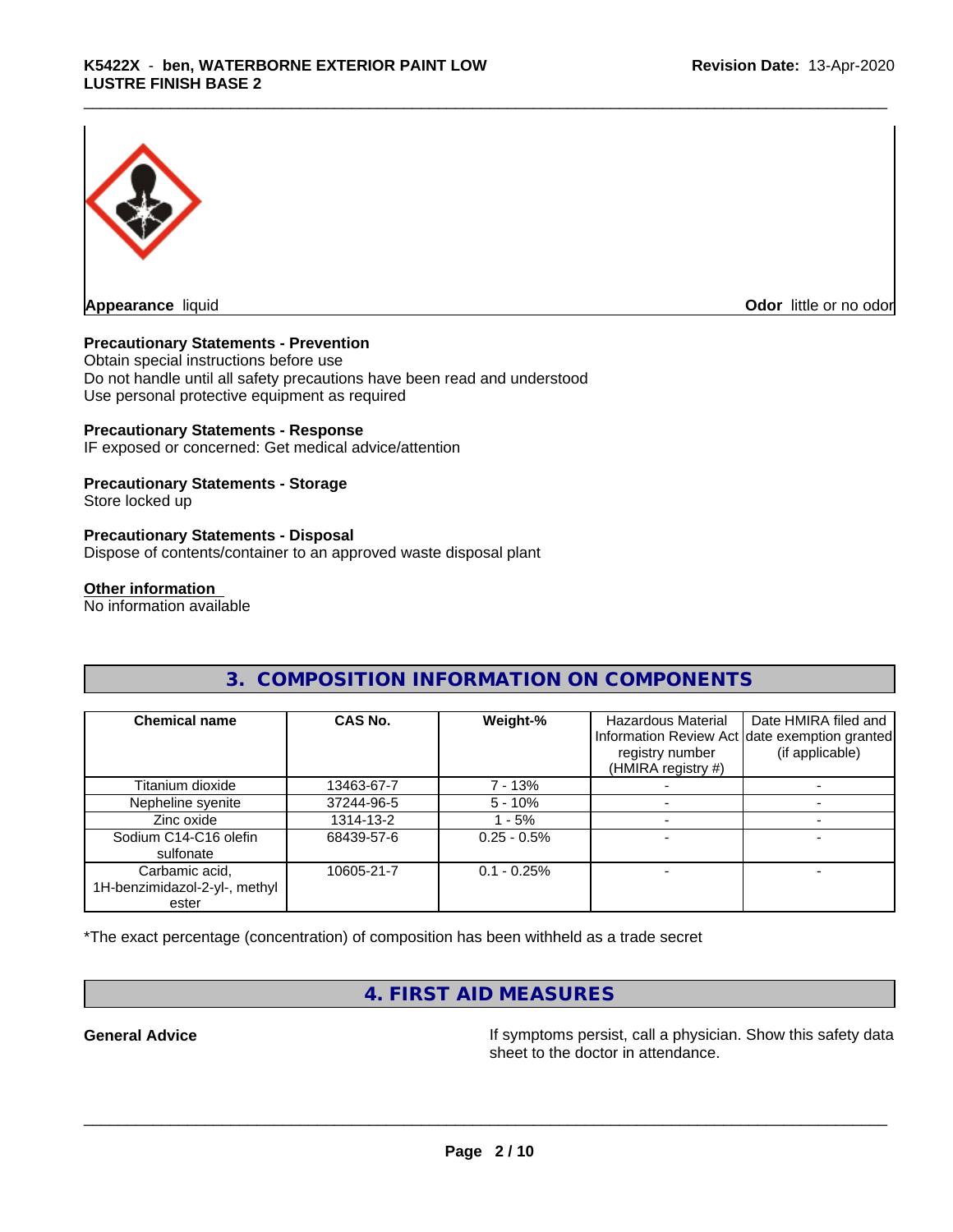| <b>Suitable Extinguishing Media</b>    | Use extinguishing measures that are appropriate to local<br>circumstances and the surrounding environment. |  |
|----------------------------------------|------------------------------------------------------------------------------------------------------------|--|
|                                        | 5. FIRE-FIGHTING MEASURES                                                                                  |  |
| <b>Notes To Physician</b>              | Treat symptomatically.                                                                                     |  |
| <b>Most Important Symptoms/Effects</b> | None known.                                                                                                |  |
| Ingestion                              | Clean mouth with water and afterwards drink plenty of<br>water. Consult a physician if necessary.          |  |
| <b>Inhalation</b>                      | Move to fresh air. If symptoms persist, call a physician.                                                  |  |
| <b>Skin Contact</b>                    | Wash off immediately with soap and plenty of water while<br>removing all contaminated clothes and shoes.   |  |
| <b>Eye Contact</b>                     | Rinse thoroughly with plenty of water for at least 15<br>minutes and consult a physician.                  |  |
|                                        |                                                                                                            |  |

**Protective equipment and precautions for firefighters** As in any fire, wear self-contained breathing apparatus pressure-demand, MSHA/NIOSH (approved or equivalent) and full protective gear.

extreme heat.

**Specific Hazards Arising From The Chemical** Closed containers may rupture ifexposed to fire or

**Sensitivity to mechanical impact** No

**Sensitivity to static discharge** No

**Flash Point Data Flash point (°F)**<br> **Flash Point (°C)**<br> **Flash Point (°C)**<br> **Not** applicable **Flash Point (°C) Method** Not applicable

**Flammability Limits In Air**

**Lower flammability limit:** Not applicable **Upper flammability limit:** Not applicable

**NFPA Health:** 2 **Flammability:** 0 **Instability:** 0 **Special:** Not Applicable

### **NFPA Legend**

- 0 Not Hazardous
- 1 Slightly
- 2 Moderate
- 3 High
- 4 Severe

*The ratings assigned are only suggested ratings, the contractor/employer has ultimate responsibilities for NFPA ratings where this system is used.*

*Additional information regarding the NFPA rating system is available from the National Fire Protection Agency (NFPA) at www.nfpa.org.*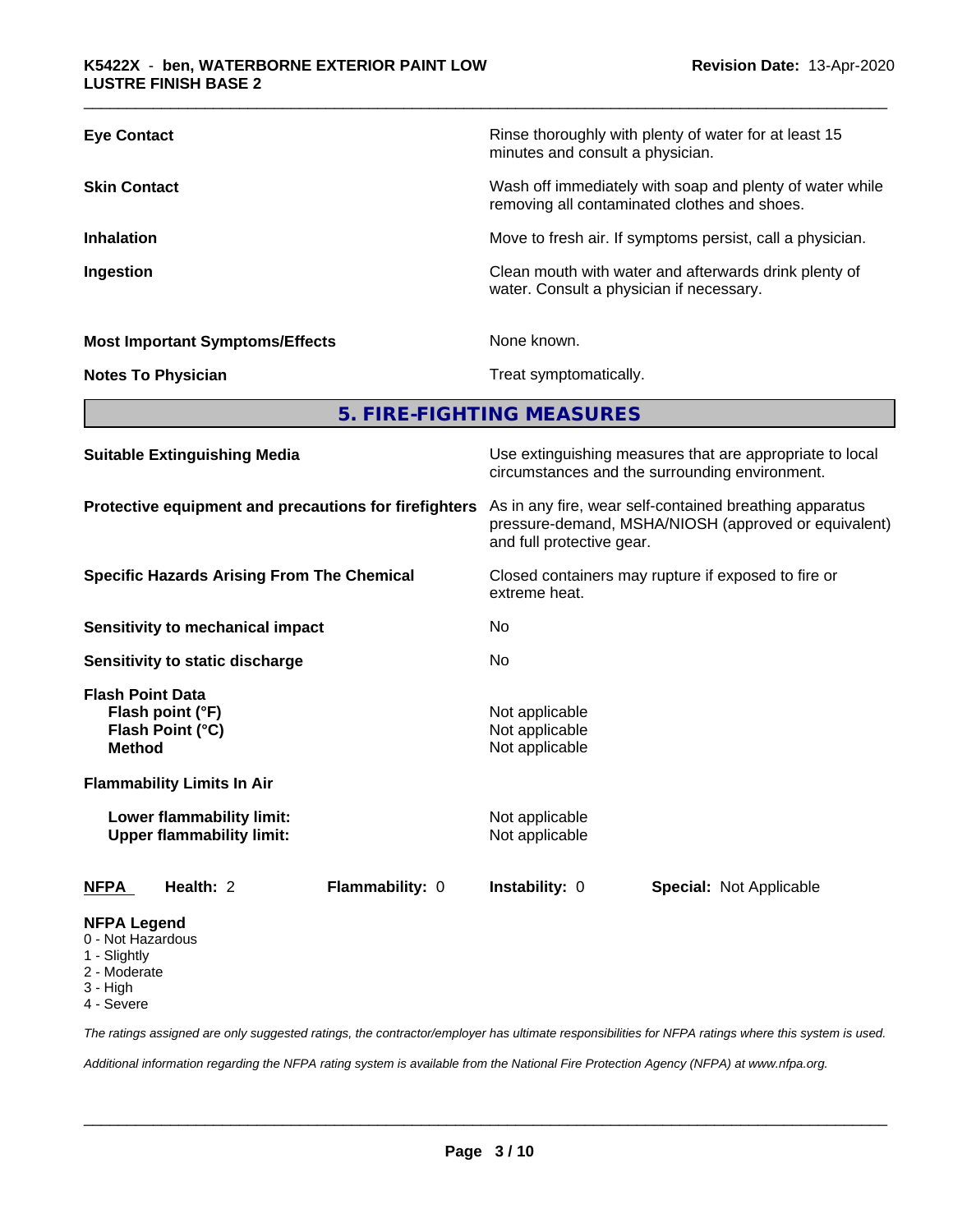## **6. ACCIDENTAL RELEASE MEASURES**

**Personal Precautions Avoid contact with skin, eyes and clothing. Ensure** Avoid contact with skin, eyes and clothing. Ensure adequate ventilation.

**Other Information Determines According to the Prevent further leakage or spillage if safe to do so.** 

**Environmental precautions** See Section 12 for additional Ecological Information.

**Methods for Cleaning Up Example 20 Soak** up with inert absorbent material. Sweep up and shovel into suitable containers for disposal.

### **7. HANDLING AND STORAGE**

**Handling Handling Avoid contact with skin, eyes and clothing. Avoid breathing** vapors, spray mists or sanding dust. In case of insufficient ventilation, wear suitable respiratory equipment.

**Storage Keep container tightly closed. Keep out of the reach of Keep** container tightly closed. Keep out of the reach of children.

**Incompatible Materials Incompatible Materials No information available** 

### **8. EXPOSURE CONTROLS/PERSONAL PROTECTION**

### **Exposure Limits**

| <b>Chemical name</b> | <b>ACGIH TLV</b>                                                                                                             | <b>Alberta</b>                               | <b>British Columbia</b>                       | <b>Ontario</b>                                | Quebec                                                                   |
|----------------------|------------------------------------------------------------------------------------------------------------------------------|----------------------------------------------|-----------------------------------------------|-----------------------------------------------|--------------------------------------------------------------------------|
| Titanium dioxide     | TWA: $10 \text{ mg/m}^3$                                                                                                     | 10 mg/m $3$ - TWA                            | 10 mg/m $3$ - TWA<br>$3 \text{ mg/m}^3$ - TWA | 10 mg/m $3$ - TWA                             | 10 mg/m $3$ - TWAEV                                                      |
| Nepheline syenite    | N/E                                                                                                                          | N/E                                          | N/E                                           | 10 mg/m $3$ - TWA                             | N/E                                                                      |
| Zinc oxide           | STEL: $10 \text{ mg/m}^3$<br>respirable particulate<br>matter<br>TWA: $2 \text{ mg/m}^3$<br>respirable particulate<br>matter | $2 \text{mq/m}^3$ - TWA<br>10 $mq/m3$ - STEL | $2 \text{ mg/m}^3$ - TWA<br>10 $mq/m3$ - STEL | $2 \text{ mg/m}^3$ - TWA<br>10 $mq/m3$ - STEL | 10 mg/m $3$ - TWAEV<br>5 mg/m <sup>3</sup> - TWAEV<br>10 mg/m $3 -$ STEV |

### **Legend**

ACGIH - American Conference of Governmental Industrial Hygienists

Alberta - Alberta Occupational Exposure Limits British Columbia - British Columbia Occupational Exposure Limits

Ontario - Ontario Occupational Exposure Limits

Quebec - Quebec Occupational Exposure Limits

N/E - Not established

### **Personal Protective Equipment**

**Engineering Measures Ensure** Ensure adequate ventilation, especially in confined areas.

**Eye/Face Protection** Safety glasses with side-shields.

 $\overline{\phantom{a}}$  ,  $\overline{\phantom{a}}$  ,  $\overline{\phantom{a}}$  ,  $\overline{\phantom{a}}$  ,  $\overline{\phantom{a}}$  ,  $\overline{\phantom{a}}$  ,  $\overline{\phantom{a}}$  ,  $\overline{\phantom{a}}$  ,  $\overline{\phantom{a}}$  ,  $\overline{\phantom{a}}$  ,  $\overline{\phantom{a}}$  ,  $\overline{\phantom{a}}$  ,  $\overline{\phantom{a}}$  ,  $\overline{\phantom{a}}$  ,  $\overline{\phantom{a}}$  ,  $\overline{\phantom{a}}$ 

**Skin Protection Protection Protective gloves and impervious clothing. Respiratory Protection Number 1** (Use only with adequate ventilation. In operations where exposure limits are exceeded, use a NIOSH approved respirator that has been selected by a technically qualified person for the specific work conditions. When spraying the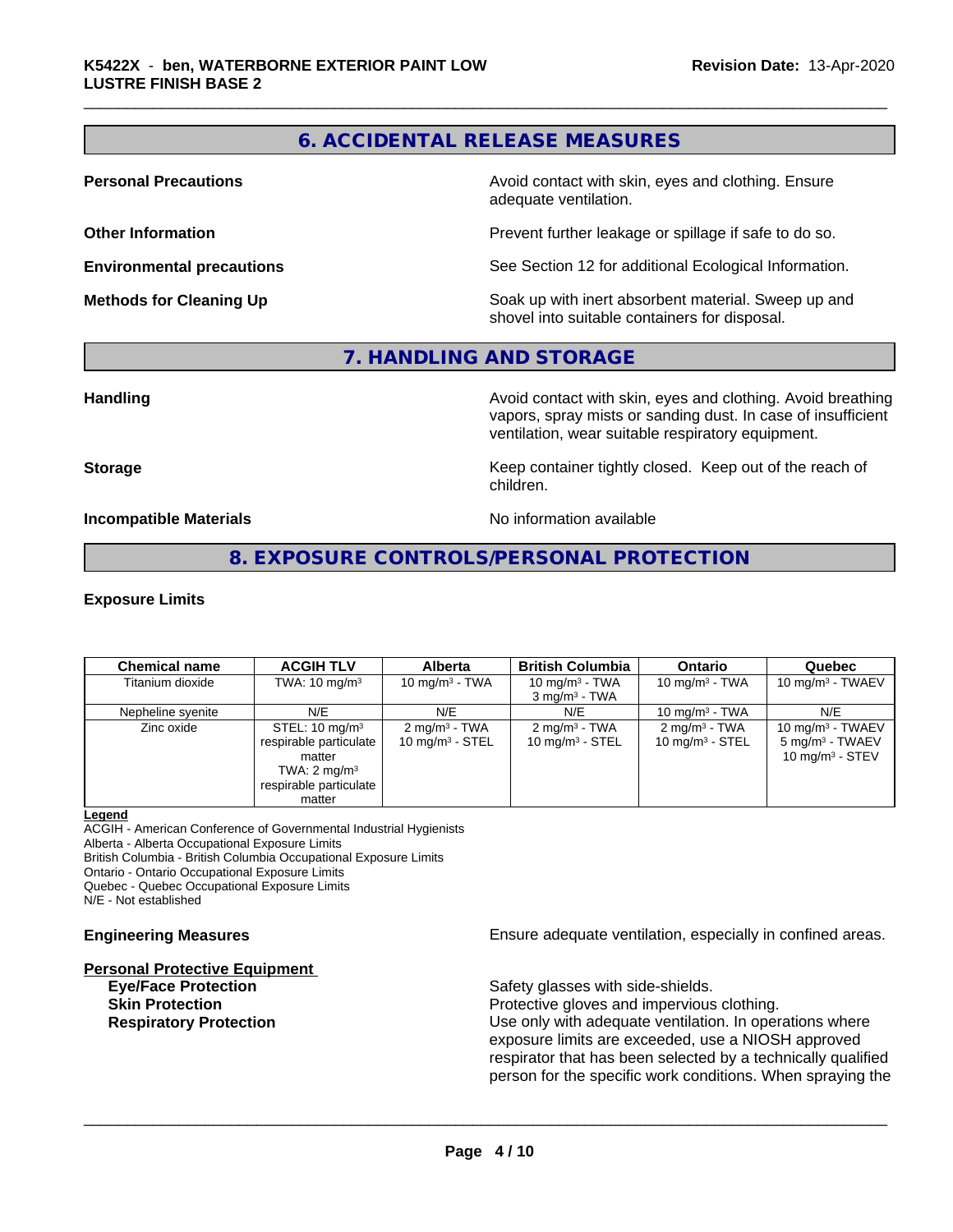product or applying in confined areas, wear a NIOSH approved respirator specified for paint spray or organic vapors.

**Hygiene Measures Avoid contact with skin, eyes and clothing. Remove and Avoid contact with skin, eyes and clothing. Remove and Avoid contact with skin, eyes and clothing. Remove and** wash contaminated clothing before re-use. Wash thoroughly after handling.

## **9. PHYSICAL AND CHEMICAL PROPERTIES**

**Appearance** liquid **Odor**<br> **Odor Threshold**<br> **Odor Threshold**<br> **CODOR**<br> **CODOR**<br> **CODOR**<br> **CODOR**<br> **CODOR**<br> **CODOR**<br> **CODOR**<br> **CODOR**<br> **CODOR**<br> **CODOR Density (Ibs/gal)** 10.0 - 10.4 **Specific Gravity** 1.19 - 1.25 **pH pH**  $\blacksquare$ **Viscosity (cps)** No information available **Solubility(ies)** No information available **Water solubility** No information available **Evaporation Rate No information available No information available Vapor pressure** No information available **Vapor density** No information available **Wt.** % Solids 40 - 50 **Vol. % Solids** 30 - 40 **Wt. % Volatiles** 50 - 60 **Vol. % Volatiles** 60 - 70 **VOC Regulatory Limit (g/L)** < 50 **Boiling Point (°F)** 212 **Boiling Point**  $(°C)$  100 **Freezing point (°F)** 32 **Freezing Point (°C)** 0 **Flash point (°F)**<br> **Flash Point (°C)**<br> **Flash Point (°C)**<br> **Not** applicable **Flash Point (°C) Method** Not applicable **Flammability (solid, gas)** Not applicable **Upper flammability limit:** Not applicable **Lower flammability limit:** Not applicable **Autoignition Temperature (°F)** No information available **Autoignition Temperature (°C)** No information available **Decomposition Temperature (°F)**<br> **Decomposition Temperature (°C)** No information available **Decomposition Temperature (°C) Partition coefficient Contract Contract Contract Contract Contract Contract Contract Contract Contract Contract Contract Contract Contract Contract Contract Contract Contract Contract Contract Contract Contract Contract** 

# **No information available**

### **10. STABILITY AND REACTIVITY**

| <b>Reactivity</b>             | Not Applicable                           |
|-------------------------------|------------------------------------------|
| <b>Chemical Stability</b>     | Stable under normal conditions.          |
| <b>Conditions to avoid</b>    | Prevent from freezing.                   |
| <b>Incompatible Materials</b> | No materials to be especially mentioned. |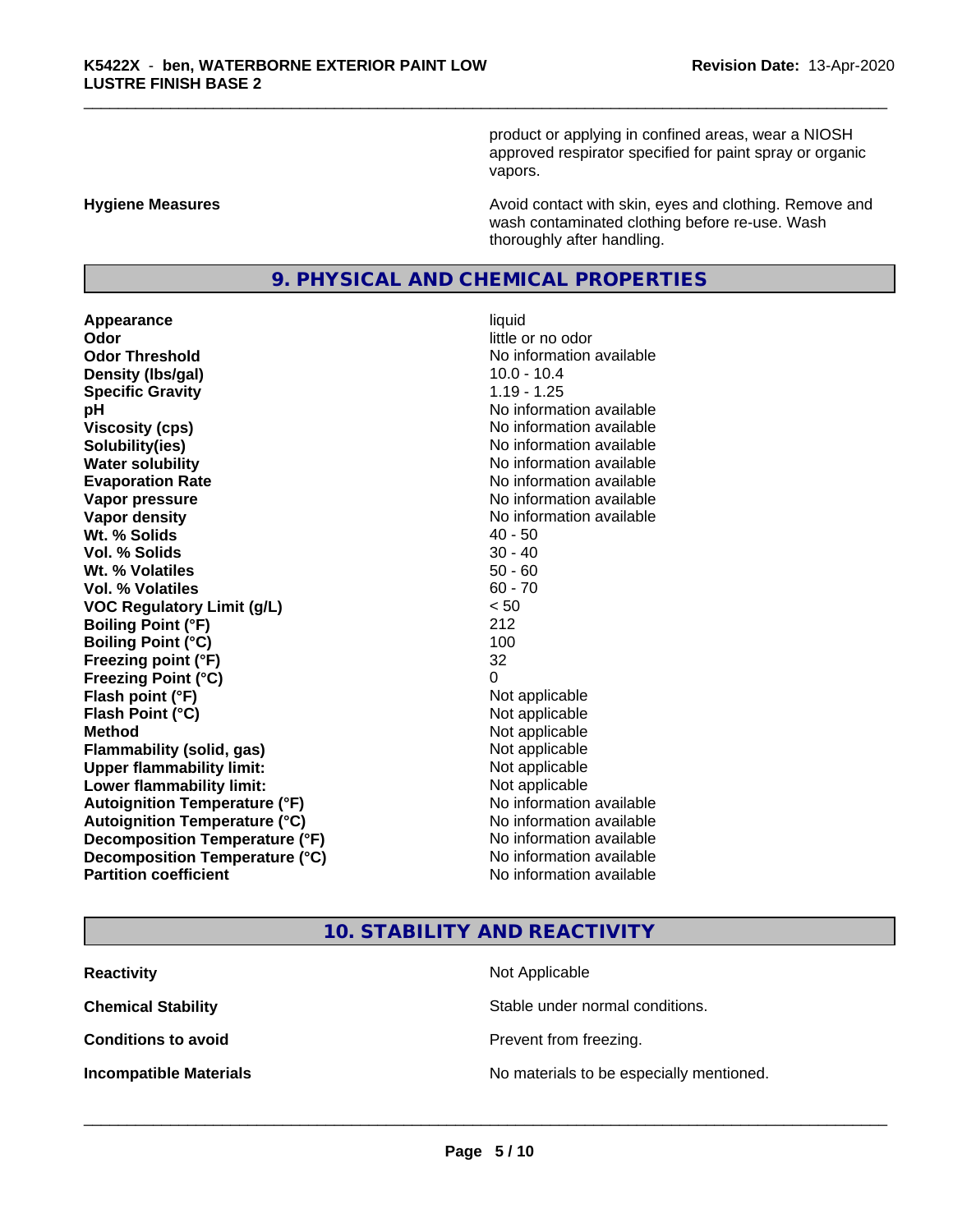### **Hazardous Decomposition Products** None under normal use.

**Possibility of hazardous reactions** None under normal conditions of use.

### **11. TOXICOLOGICAL INFORMATION**

### **Product Information Information on likely routes of exposure**

**Acute Toxicity** 

**Principal Routes of Exposure Exposure** Eye contact, skin contact and inhalation.

Substance may cause slight skin irritation. Prolonged or repeated contact may dry skin and cause irritation.

**Product Information Information No information available** 

### **Symptoms related to the physical,chemical and toxicological characteristics**

**Symptoms** No information available

vomiting and diarrhea.

### **Delayed and immediate effects as well as chronic effects from short and long-term exposure**

**Eye contact**<br> **Exercise Skin contact**<br> **Substance may cause slight irritation**<br> **Substance may cause slight in the Substance may cause slight irritation** 

**Inhalation** May cause irritation of respiratory tract. **Ingestion Ingestion Index is a linear in the line of the line of the line of the line of the line of the line of the line of the line of the line of the line of the line of the line of the line of the line of the line** 

**Sensitization No information available.** No information available. **Neurological Effects** Noinformation available. **Mutagenic Effects** Suspected of causing genetic defects. **Reproductive Effects** May damage fertility or the unborn child.<br> **Developmental Effects** Moinformation available. **Developmental Effects Target organ effects No information available.**<br> **STOT - single exposure No information available. STOT** - single exposure **STOT** - **repeated exposure** *CON* **EXPONDING EXPONDING MOVID MOVID MOVID MOVID MOVID MOVID MOVID MOVID MOVID MOVID MOVID MOVID MOVID MOVID MOVID MOVID MOVID MOVID MOVID MOVID MOVID MOVID MOVID MOVID MOVID MOVID MOVID MO Other adverse effects** No information available. **Aspiration Hazard No information available.** 

**Numerical measures of toxicity**

### **The following values are calculated based on chapter 3.1 of the GHS document**

**ATEmix (oral)** 67509 mg/kg

 $\overline{\phantom{a}}$  ,  $\overline{\phantom{a}}$  ,  $\overline{\phantom{a}}$  ,  $\overline{\phantom{a}}$  ,  $\overline{\phantom{a}}$  ,  $\overline{\phantom{a}}$  ,  $\overline{\phantom{a}}$  ,  $\overline{\phantom{a}}$  ,  $\overline{\phantom{a}}$  ,  $\overline{\phantom{a}}$  ,  $\overline{\phantom{a}}$  ,  $\overline{\phantom{a}}$  ,  $\overline{\phantom{a}}$  ,  $\overline{\phantom{a}}$  ,  $\overline{\phantom{a}}$  ,  $\overline{\phantom{a}}$ 

### **Component Information**

| Chemical name                   | Oral LD50            | Dermal LD50                         | Inhalation LC50 |
|---------------------------------|----------------------|-------------------------------------|-----------------|
| Titanium dioxide                | > 10000 mg/kg (Rat)  |                                     |                 |
| 13463-67-7                      |                      |                                     |                 |
| Zinc oxide                      | $>$ 5000 mg/kg (Rat) |                                     |                 |
| 1314-13-2                       |                      |                                     |                 |
| Sodium C14-C16 olefin sulfonate | $= 2220$ mg/kg (Rat) | $> 740$ mg/kg (Rabbit)              |                 |
| 68439-57-6                      |                      |                                     |                 |
| Carbamic acid.                  | $>$ 5050 mg/kg (Rat) | $> 10000$ mg/kg (Rabbit) = 2 g/kg ( |                 |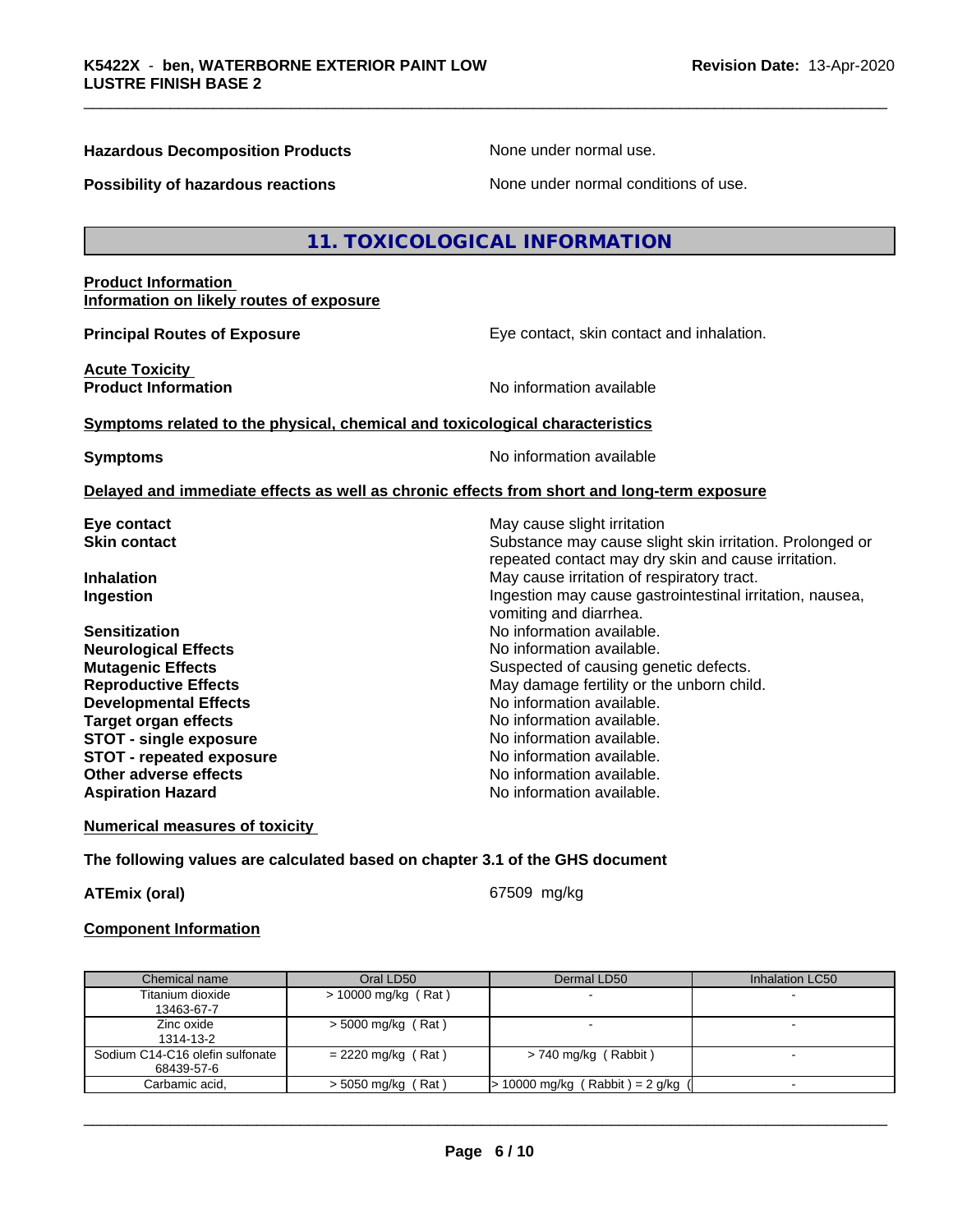| 1H-benzimiu.<br>ester<br>™ethvl .<br>dazol-2-vl-<br>0605-21-7 | Rat<br><u>— h</u><br>___ | 0.0000<br>Rat<br>mg/kc<br>Rabbit<br>. |  |
|---------------------------------------------------------------|--------------------------|---------------------------------------|--|

### **Chronic Toxicity**

### **Carcinogenicity**

*The information below indicateswhether each agency has listed any ingredient as a carcinogen:.*

| <b>Chemical name</b> | <b>IARC</b>                     | <b>NTP</b> |
|----------------------|---------------------------------|------------|
|                      | 2B<br>Possible Human Carcinogen |            |
| Titanium<br>dioxide  |                                 |            |

• Although IARC has classified titanium dioxide as possibly carcinogenic to humans (2B), their summary concludes: "No significant exposure to titanium dioxide is thought to occur during the use of products in which titanium dioxide is bound to other materials, such as paint."

### **Legend**

IARC - International Agency for Research on Cancer NTP - National Toxicity Program OSHA - Occupational Safety & Health Administration

**12. ECOLOGICAL INFORMATION**

### **Ecotoxicity Effects**

The environmental impact of this product has not been fully investigated.

### **Product Information**

### **Acute Toxicity to Fish**

No information available

### **Acute Toxicity to Aquatic Invertebrates**

No information available

### **Acute Toxicity to Aquatic Plants**

No information available

### **Persistence / Degradability**

No information available.

### **Bioaccumulation**

No information available.

### **Mobility in Environmental Media**

No information available.

### **Ozone**

No information available

### **Component Information**

### **Acute Toxicity to Fish**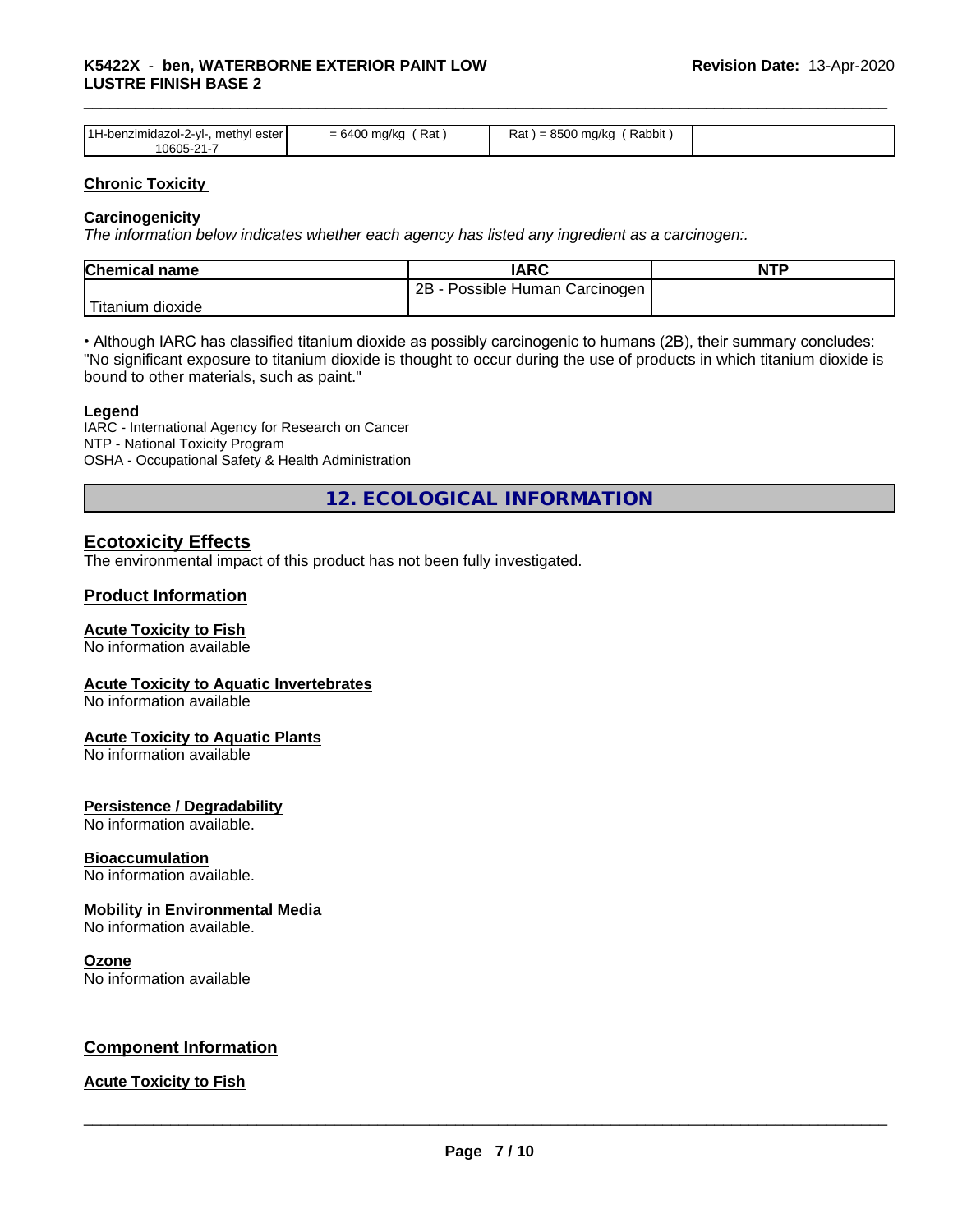### Titanium dioxide

 $LC50:$  > 1000 mg/L (Fathead Minnow - 96 hr.) Carbamic acid, 1H-benzimidazol-2-yl-, methyl ester LC50: 1.5 mg/L (Rainbow Trout - 96 hr.)

### **Acute Toxicity to Aquatic Invertebrates**

Carbamic acid, 1H-benzimidazol-2-yl-, methyl ester LC50: 0.22 mg/L (water flea - 48 hr.)

### **Acute Toxicity to Aquatic Plants**

No information available

**13. DISPOSAL CONSIDERATIONS**

**Waste Disposal Method Dispose of in accordance with federal, state, provincial,** and local regulations. Local requirements may vary, consult your sanitation department or state-designated environmental protection agency for more disposal options.

### **14. TRANSPORT INFORMATION**

**TDG** Not regulated

**ICAO / IATA** Not regulated

**IMDG / IMO** Not regulated

# **15. REGULATORY INFORMATION**

### **International Inventories**

**TSCA: United States** Yes - All components are listed or exempt. **DSL: Canada** Yes - All components are listed or exempt.

## **National Pollutant Release Inventory (NPRI)**

### **NPRI Parts 1- 4** This product contains the following Parts 1-4 NPRI chemicals:

*None*

### **NPRI Part 5**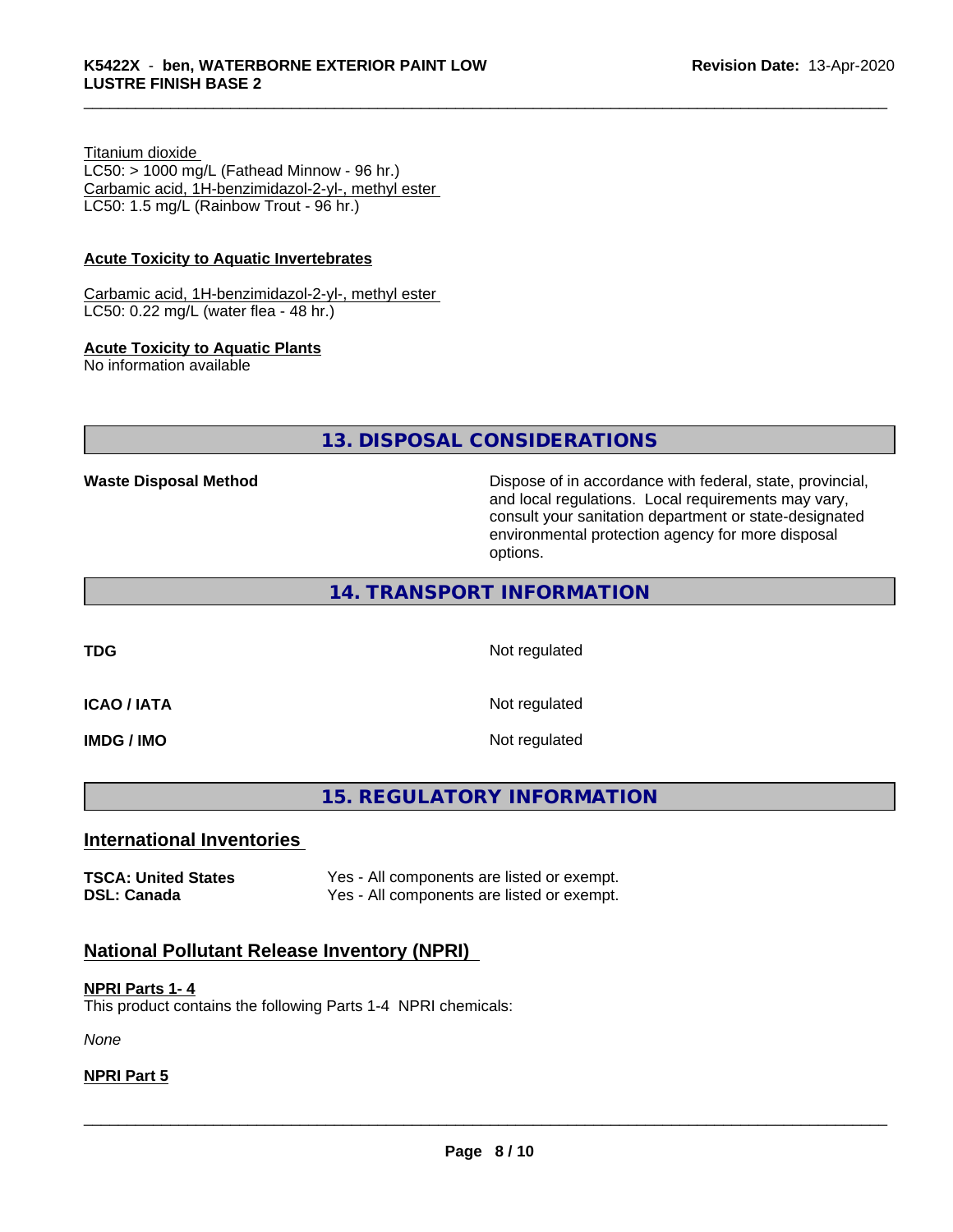This product contains the following NPRI Part 5 Chemicals:

### *None*

### **WHMIS Regulatory Status**

This product has been classified in accordance with the hazard criteria of the Hazardous Products Regulations (HPR) and the SDS contains all the information required by the HPR.

| 16. OTHER INFORMATION                                                                                                                                 |               |                                                                            |                      |                                                                                                                                               |
|-------------------------------------------------------------------------------------------------------------------------------------------------------|---------------|----------------------------------------------------------------------------|----------------------|-----------------------------------------------------------------------------------------------------------------------------------------------|
| HMIS -                                                                                                                                                | Health: $2^*$ | <b>Flammability: 0</b>                                                     | <b>Reactivity: 0</b> | $PPE: -$                                                                                                                                      |
| <b>HMIS Legend</b><br>0 - Minimal Hazard<br>1 - Slight Hazard<br>2 - Moderate Hazard<br>3 - Serious Hazard<br>4 - Severe Hazard<br>* - Chronic Hazard |               | X - Consult your supervisor or S.O.P. for "Special" handling instructions. |                      | Note: The PPE rating has intentionally been left blank. Choose appropriate PPE that will protect employees from the hazards the material will |

*Caution: HMISÒ ratings are based on a 0-4 rating scale, with 0 representing minimal hazards or risks, and 4 representing significant hazards or risks. Although HMISÒ ratings are not required on MSDSs under 29 CFR 1910.1200, the preparer, has chosen to provide them. HMISÒ ratings are to be used only in conjunction with a fully implemented HMISÒ program by workers who have received appropriate HMISÒ training. HMISÒ is a registered trade and service mark of the NPCA. HMISÒ materials may be purchased exclusively from J. J. Keller (800) 327-6868.*

 **WARNING!** If you scrape, sand, or remove old paint, you may release lead dust. LEAD IS TOXIC. EXPOSURE TO LEAD DUST CAN CAUSE SERIOUS ILLNESS, SUCH AS BRAIN DAMAGE, ESPECIALLY IN CHILDREN. PREGNANT WOMEN SHOULD ALSO AVOID EXPOSURE.Wear a NIOSH approved respirator to control lead exposure. Clean up carefully with a HEPA vacuum and a wet mop. Before you start, find out how to protect yourself and your family by logging onto Health Canada at

http://www.hc-sc.gc.ca/ewh-semt/contaminants/lead-plomb/asked\_questions-questions\_posees-eng.php.

| <b>Prepared By</b>         | <b>Product Stewardship Department</b><br>Benjamin Moore & Co.<br>101 Paragon Drive<br>Montvale, NJ 07645<br>800-225-5554 |
|----------------------------|--------------------------------------------------------------------------------------------------------------------------|
| <b>Revision Date:</b>      | 13-Apr-2020                                                                                                              |
| <b>Reason for revision</b> | Not available                                                                                                            |

### **Disclaimer**

The information contained herein is presented in good faith and believed to be accurate as of the effective date shown above. This information is furnished without warranty of any kind. Employers should use this information only as a **supplement to other information gathered by them and must make independent determination of suitability and** completeness of information from all sources to assure proper use of these materials and the safety and health of employees. Any use of this data and information must be determined by the user to be in accordance with applicable